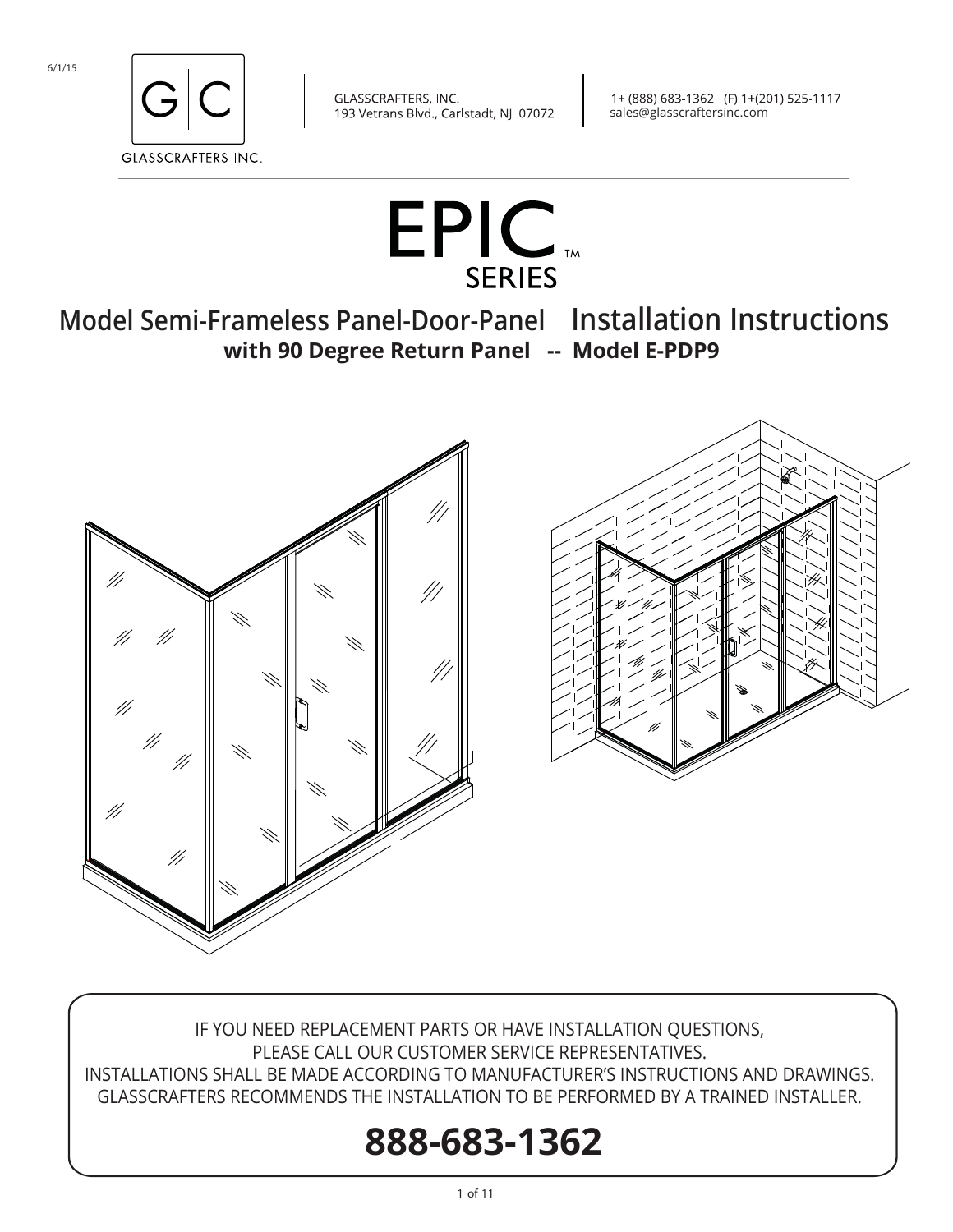#### **READ INSTRUCTIONS BEFORE STARTING INSTALLATION** 1/6/10

|     | <b>Item No. Description</b> | Qtv       |     | <b>Item No. Description</b>     | Otv |
|-----|-----------------------------|-----------|-----|---------------------------------|-----|
| #1  | Threshold                   | 1 (2 pcs) | #11 | 1/2" Tek Screws                 |     |
| #2  | Wall Jambs                  |           | #12 | Header/T-hold Insert            |     |
| #3  | Anchors                     | 6         | #13 | Strike Jamb                     |     |
| #4  | 8 x 1 1/2" Screws           | 6         | #14 | <b>Vertical Glazing Vinyl</b>   |     |
| #5  | <b>Setting Blocks</b>       |           | #15 | <b>Horizontal Glazing Vinyl</b> |     |
| #6  | <b>Bulb Seal</b>            |           | #16 | Hinge Jamb                      |     |
| #7  | H-Post                      |           | #17 | Deflector                       |     |
| #8  | Header                      | 1(2 pcs)  | #18 | Clamp-on Magnet and pad         |     |
| #9  | 8 x 7/16 Screws             | 9         | #19 | Hinge Stile                     |     |
| #10 | Slide in Magnet             |           | #20 | D-Pull Handle                   |     |
|     |                             |           | #21 | 90°Corner-Post                  |     |

 **CAUTION:** Risk of injury or product damage. Do not attempt to cut tempered glass. **IMPORTANT!** Children should be supervised at all times while in Tub/Shower Enclosure. **IMPORTANT!** Never use Door Handle to support yourself. This is for towels or wash cloths only.

| یے<br>ſĻ                             |                                        | $\frac{1}{100}$         | <b>MANAMANAMAN</b><br>#4-#8 x 1 1/2" |                                    |                  |
|--------------------------------------|----------------------------------------|-------------------------|--------------------------------------|------------------------------------|------------------|
| 기<br>lr<br>#1- Threshold             | #2 -Wall Jamb                          | #3- Anchors             | <b>MANAMANANA</b><br>#9-#8 x 7/16"   | #5 Setting Blocks                  | #6- Bulb Seal    |
|                                      | 41<br>لہ <br>4J<br>ਜਾ                  |                         | <b>MANAMANAMANAMI</b>                |                                    |                  |
| #7 H- Post                           | #8 Header                              | #10- Slide-in<br>Magnet | #11-1/2" Tek Screws                  | #12-Header/<br>T-Hold Inserts      | #13- Strike Jamb |
|                                      |                                        | Ŋ                       |                                      | LT<br>1                            |                  |
| #14 Vertical<br><b>Glazing Vinyl</b> | #15 Horizontal<br><b>Glazing Vinyl</b> | #16- Hinge Jamb         | #17- Deflector                       | #18-Clamp-on<br>Metal Pad / rubber | #19- Hinge Stile |
| #20 - 6" D-pull                      | #21<br>90 <sup>°</sup> Corner-Post     |                         |                                      |                                    |                  |

# **Please Note:**

- \* Parts #6, #10, #16, #19, and the Door Glass are pre-assembled in factory.
- \* Part #20 Standard D-pull. Additional handles are available.
- \* Part # 18 Included in the package with wrap around black rubber pad.
- \* Please contact Customer Service with replacement parts requests. When ordering replacement parts, please specify the Model Number, Item Number & Part Description.
- \* Save Installation Instructions For Future Reference And In The Event You Need To Order A Replacement Part.

# PLEASE STOP THE INSTALLATION AND CONFIRM WITH FACTORY IF THE ACTUAL NUMBER OR TYPE OF PARTS IS DIFFERENT.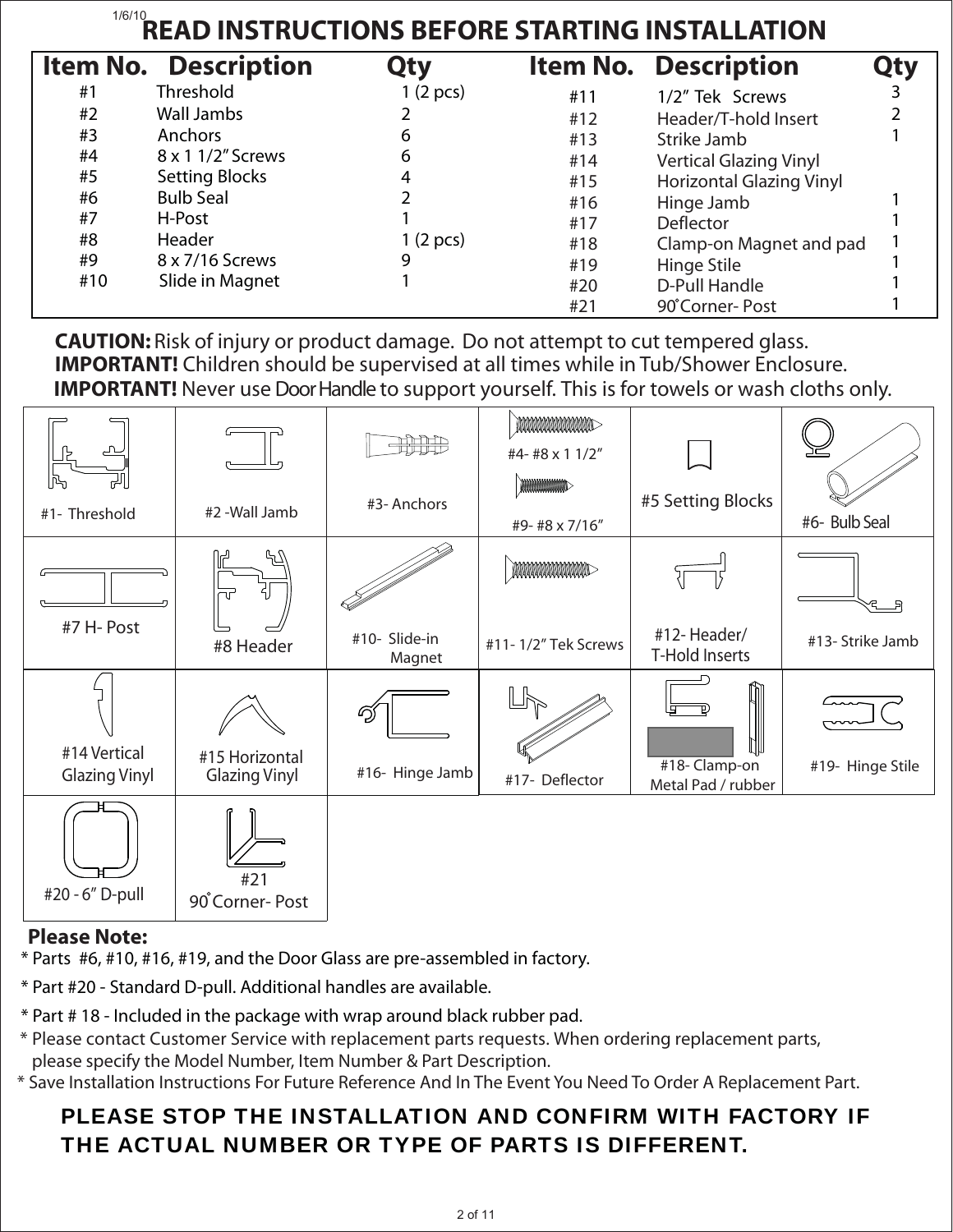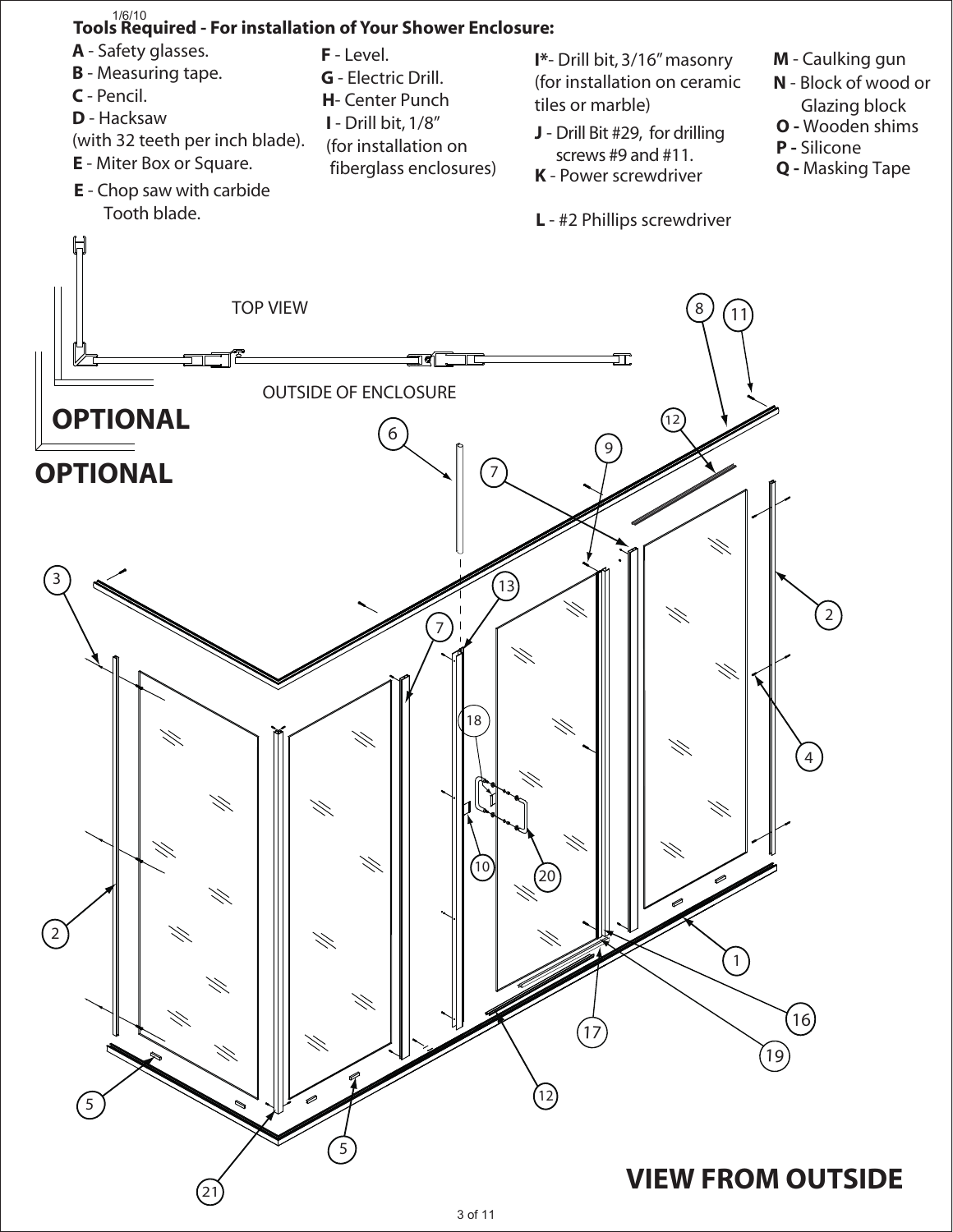1/6/10

# **Installation Instructions for GlassCrafters Semi-Frameless Epic Panel Door Panel with 90 Degree Return Panel**

### **IMPORTANT: Read all instructions carefully and become familiar with all parts before installation.**

**Unpacking:** Care should be taken unpacking your Shower Enclosure. Place the Glass Panels in an upright,

Safe location to avoid damage. Never place glass directly on hard surface.

 **A Box cutter should not be used to open box.**

 **Please remove all staples from the box prior to unpacking metal and glass.**

**Cleaning:** Never use scouring powder, pads or sharp instruments on metal work or glass panels. We recommend the use of a squeegee after each shower to eliminate water spots on the inside of the glass panels.

An occasional wiping down of the glass panels and anodized aluminum parts with a mild detergent,diluted in water,is all that is needed to keep your Shower /Tub Enclosure looking brand new.

**Please Note;** this Shower Enclosure Door ONLY swings outward. Be sure to allow room for the door to open.



**2**

#### **Threshold (1) is cut to size at the factory.**

Place Threshold #1 into position and temporarily secure it with masking tape as shown in **Sketch 2A**

**If Threshold does not fit do not attempt to re-cut it. Contact Manufacturer for assistance.** 

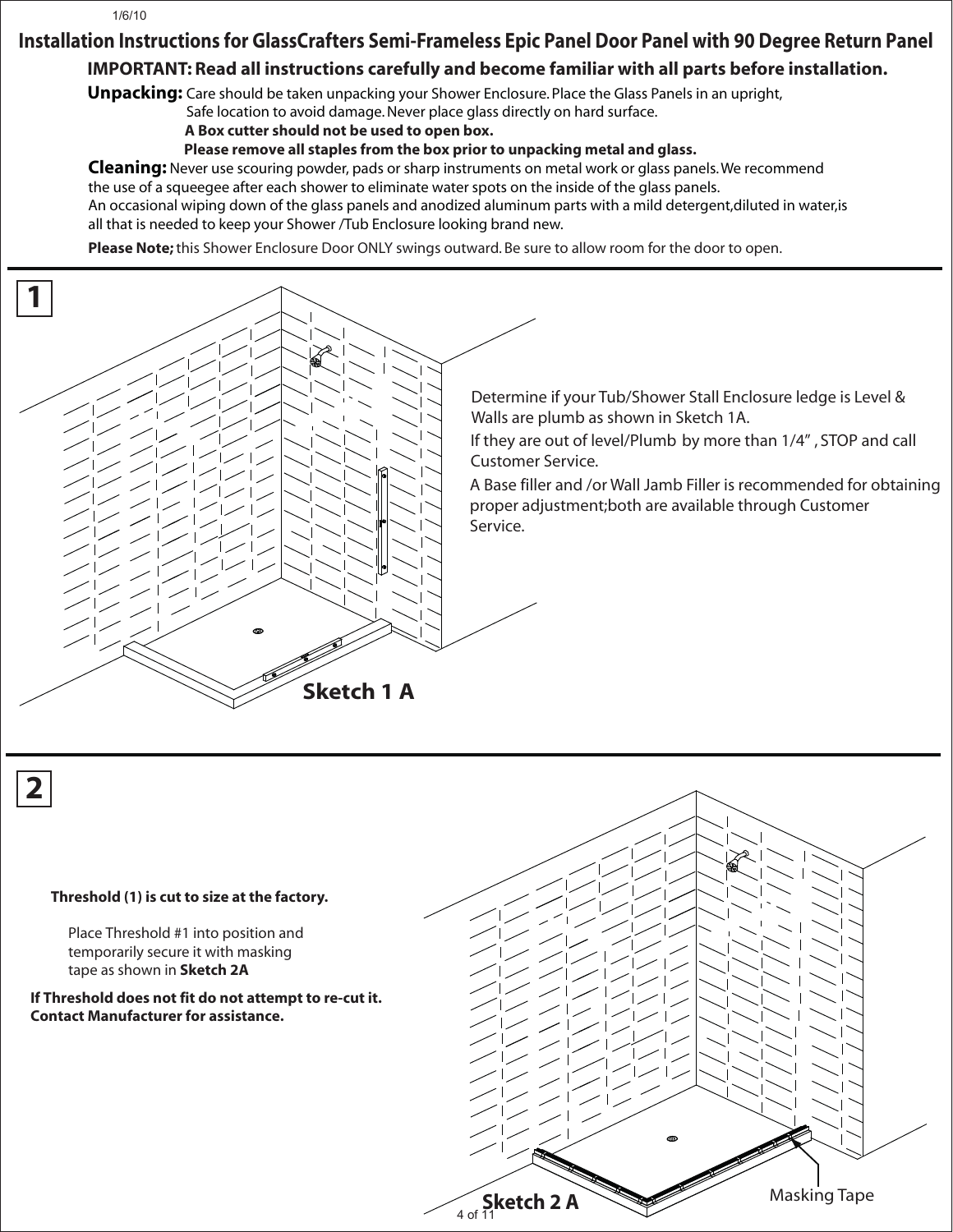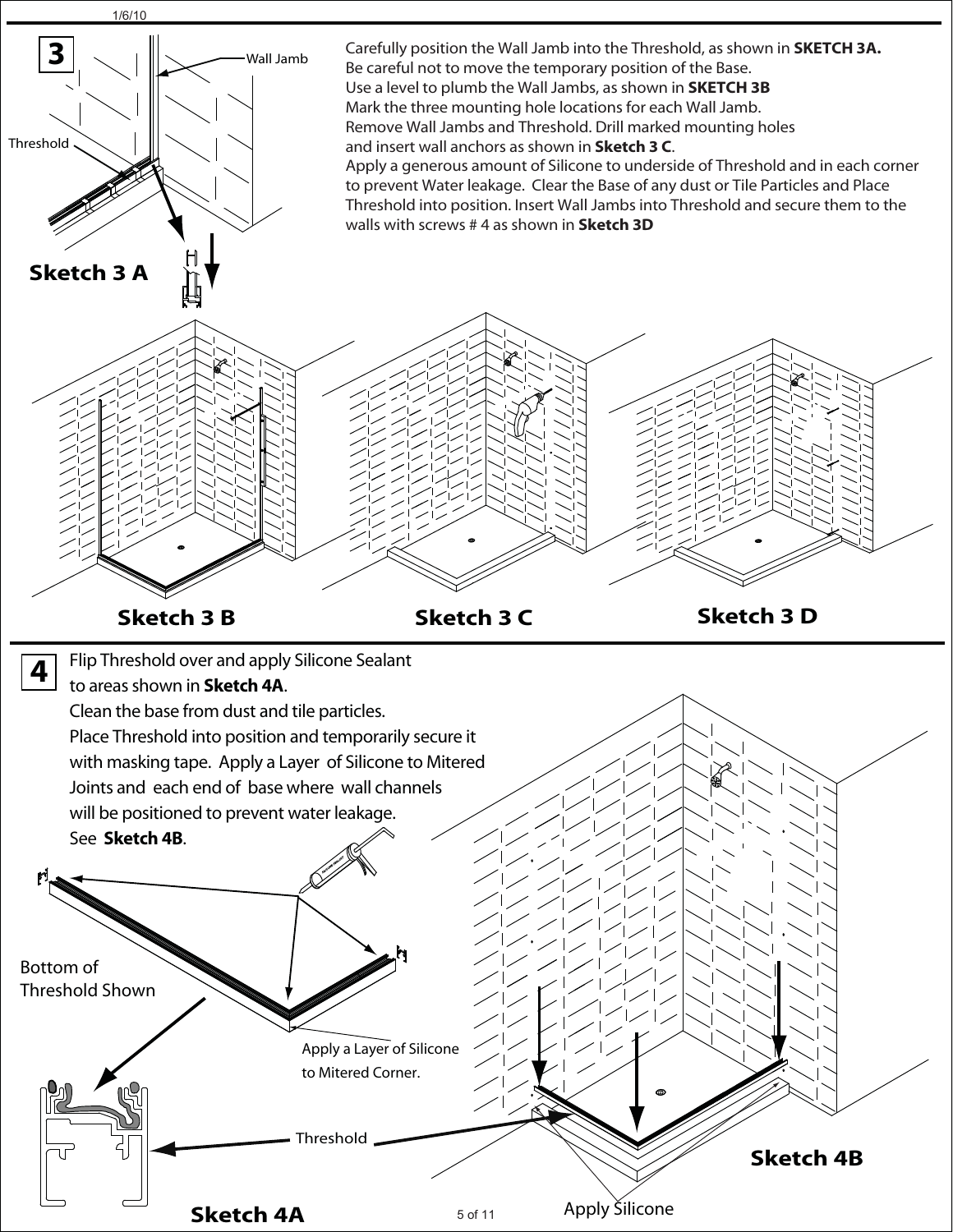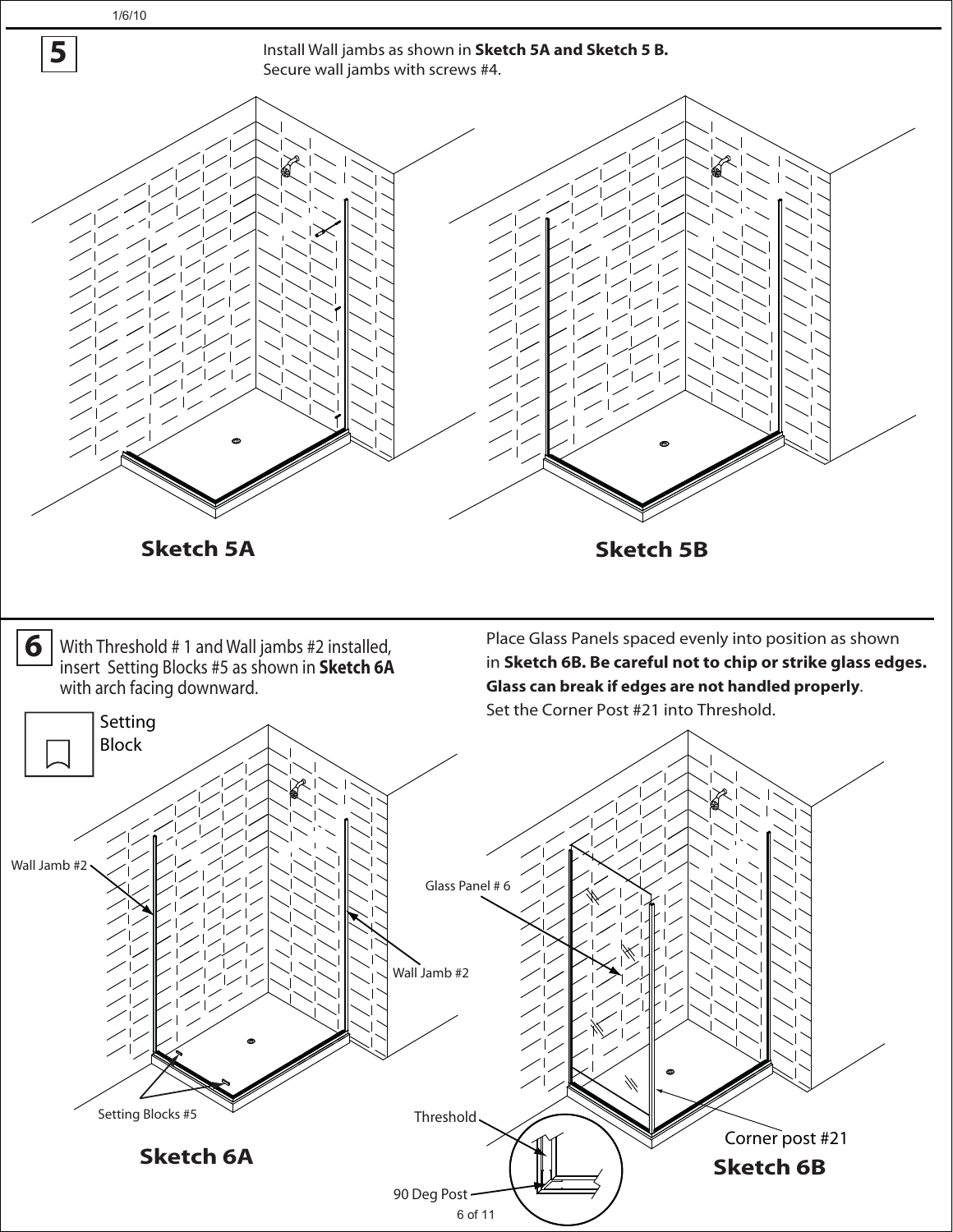

**8** Place Setting Blocks # 5 with Arch Facing Down into Threshold. Place Front Glass Panel spaced evenly into position as shown in **Sketch 8 A .**



# **Repeat step 7 with Front Corner Glass Panel**

Cut (2) 1" pieces of horizontal glazing vinyl #15 and (4) 1" pieces of vertical vinyl #14. Tuck 1" cuts of vinyl into Threshold #1, Corner Post #21 and "H" Post #7 to secure glass panels in place.

Make sure Corner Post #21 and "H" post #7 are plumb on each side and space between them and wall jambs is the same on the bottom and top.

# **Sketch 8A**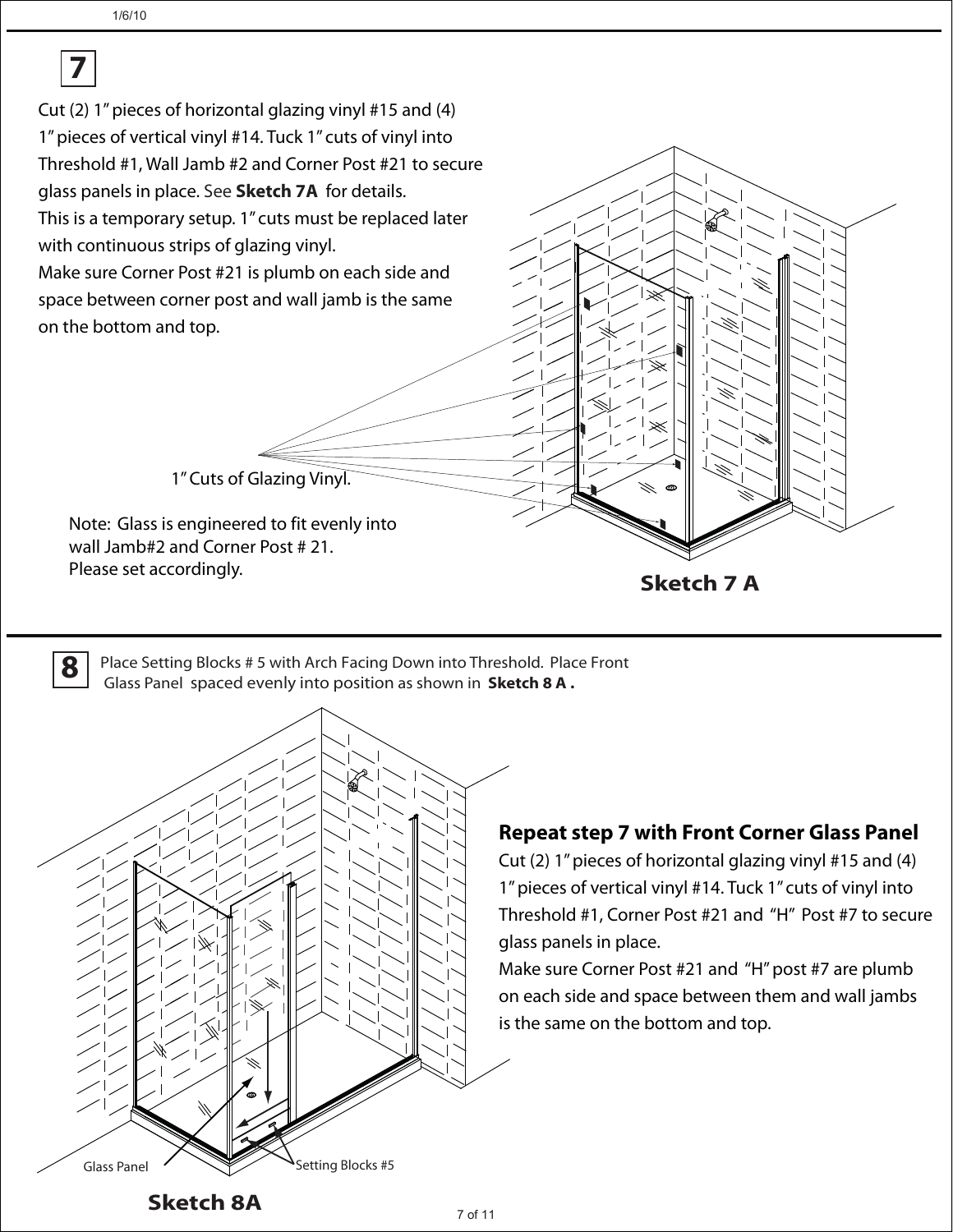



Measure the dimension **"A"** from the middle rib of left Corner post #21 to the left wall.

Mark size **"A"** on the header holding tape-measure on inner top corner of the header.

See **Sketch 9** for detail.

Cut the excess header.

Repeat this step for right side.

File each end of cut header to remove any sharp edges.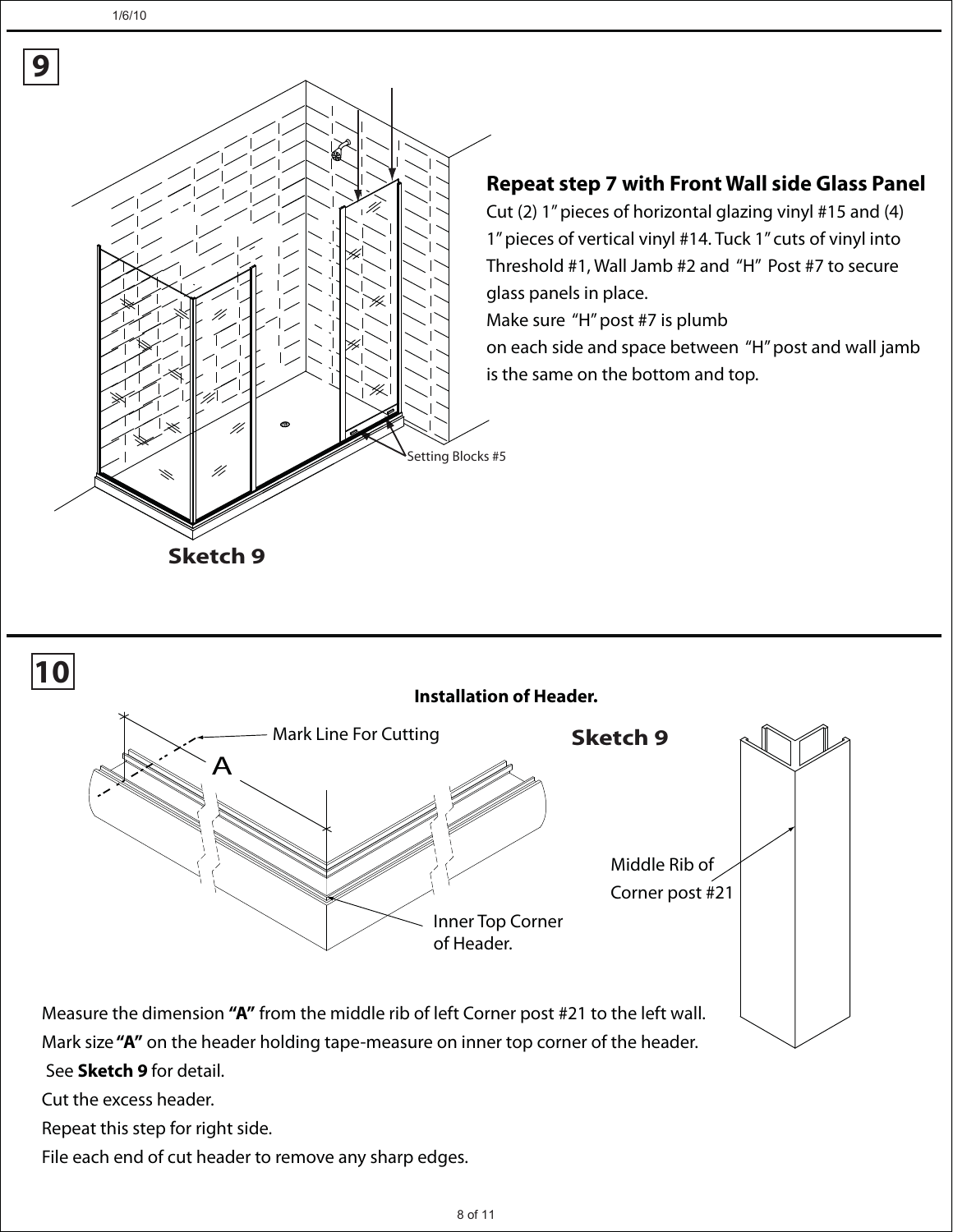Set the 2 piece Header #8 over the glass panels and metal extrusions. Make sure Wall Jambs #2 , Corner Post #21 and "H" Post #7 penetrate into Header #8. Secure the header with a few strips of masking tape. Later to be replaced with Screws #11. Set Wooden shims on the Threshold as is shown in **Sketch 11**

Shims are to protect the edges of glass door Be careful not to strike or chip glass. Glass can break if not handled properly.



**12** With Hinge Jamb# 16 in open position slide Hinge Jamb #16 over (**Sketch 12**) "H" Post #7 , close the door and set glass on wooden shims. (**Sketch 12A**). Make sure that there is sufficient space between vertical extrusions for glass to fit. Secure the door position on Wall Jamb#2. Slide Strike Jamb#13 over opposite "H" -post #7. Adjust the width of the front opening by moving Hinge Jamb #16 and Strike Jamb #13 left and right. Make sure Door will swing freely without hitting any extrusion.









**Sketch 12B**

**Sketch 12A 90f 11**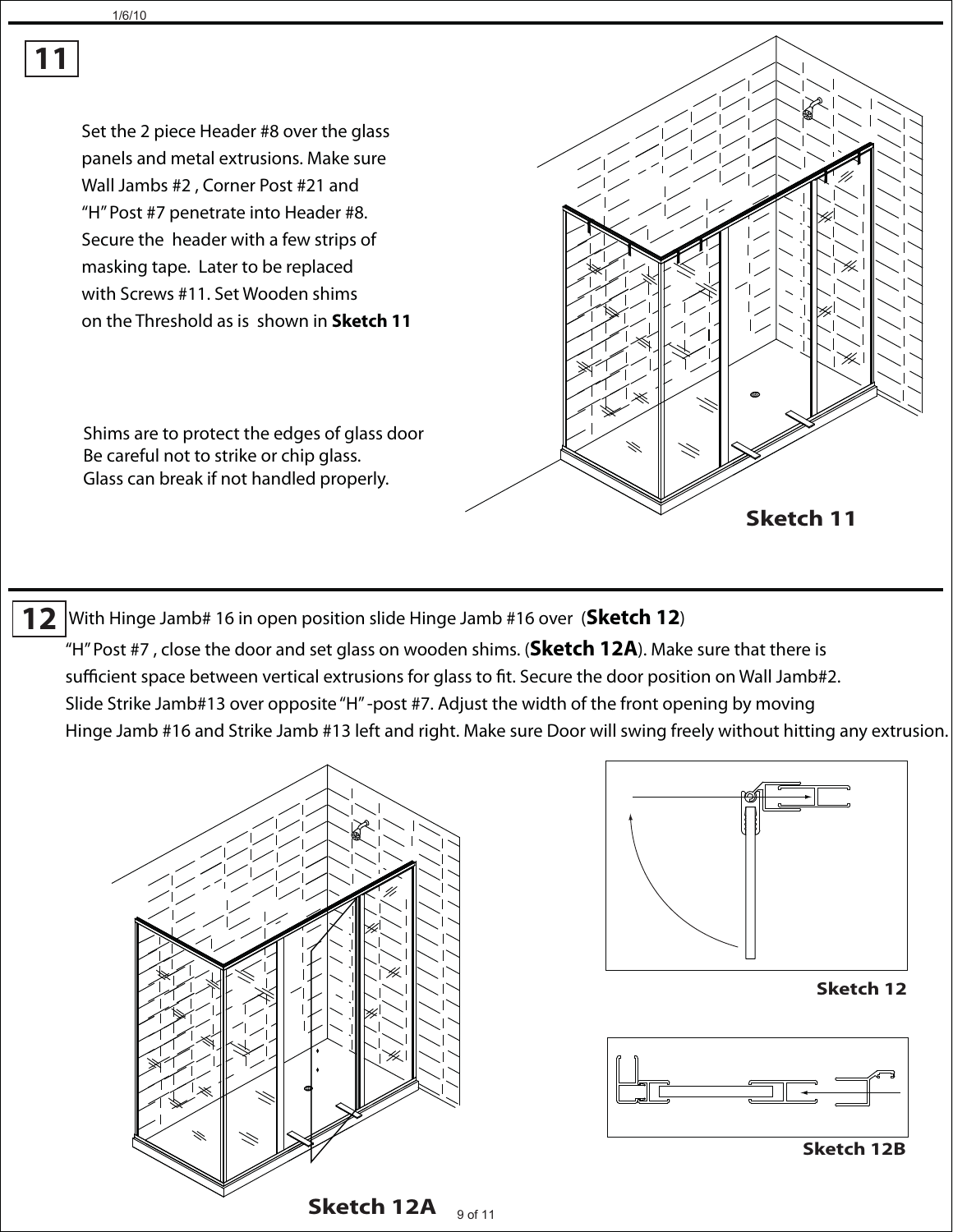1/6/10

**13**

Remove Temporary 1" cuts of Glazing Vinyls. Insert Horizontal Vinyl# 15 and Vertical Vinyl # 14

as shown in **Sketch 13A and 13B** and tuck them in.



**14**

Install D-Handle And #9 Clamp-On Metal Pad. Wrap Rubber Pad around the edge of Door Glass. Positioned In The Middle Of Handle. Gently tap on #18 Clamp-on Metal Pad to Door Glass Re-Adjust the height of #10 Slide-In Magnet By Cutting #6 Bulb Seal.